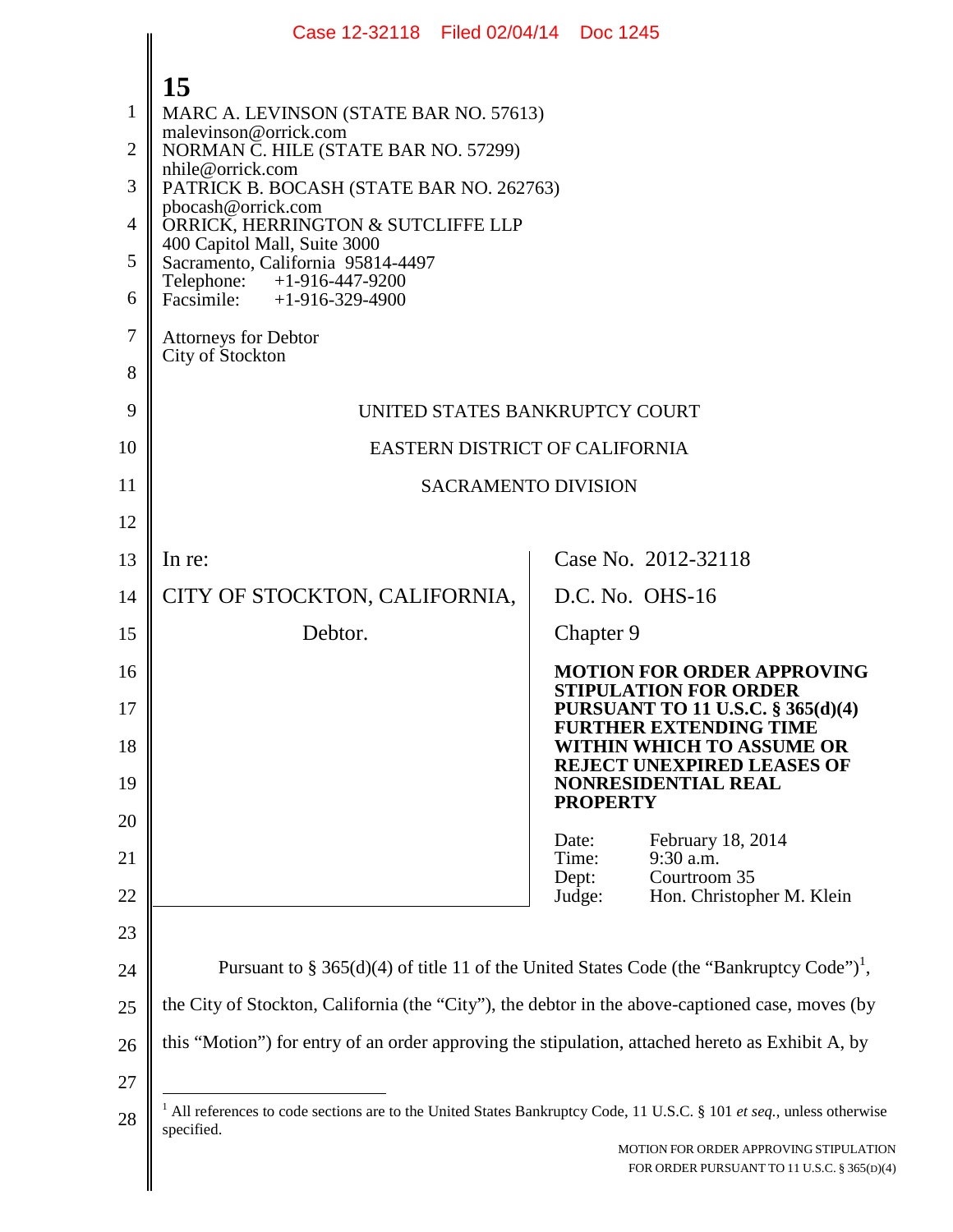1 2 3 4 5 6 7 8 9 10 11 12 13 14 15 16 17 18 19 20 21 22 23 24 25 26 27 28 and between the City and the parties in interest<sup>2</sup> to five of the City's lease/leaseback transactions extending the time under  $\S 365(d)(4)(B)(ii)$  within which the City must assume or reject certain unexpired leases of nonresidential real property. **JURISDICTION AND VENUE** The Court has jurisdiction over this motion and the relief requested pursuant to 28 U.S.C. §§ 157 and 1334, and this matter is a core proceeding pursuant to 28 U.S.C. § 157. Venue for the motion is proper in this Court pursuant to 28 U.S.C. §§ 1408 and 1409. **BACKGROUND** The opinion regarding the City's eligibility for chapter 9 relief demonstrates that the Court is intimately familiar with the complex facts of the City's bankruptcy case. *See In re City of Stockton, Cal.*, 493 B.R. 772 (Bankr. E.D. Cal. 2013). Accordingly, the City has omitted the customary background description of the events leading to and following the City's petition for relief and instead focuses this Motion on the background relevant to the City's unexpired leases of nonresidential real property. Prior to filing its petition for relief on June 28, 2012, the City had entered into the following five transactions involving leases/leaseback financings to fund various public capital improvements.<sup>3</sup> In each transaction, the City entered into a lease for nonresidential real property (each a "Lease") that requires the City to pay rent for the use and occupancy of the leased  $//$ / / /  $//$ / / / <sup>2</sup> National Public Finance Guaranty Corporation ("NPFG"), Assured Guaranty Corporation and Assured Guaranty Municipal Corporation (collectively, "Assured"), Ambac Assurance Corporation ("Ambac"), and Wells Fargo Bank National Association ("Wells Fargo") as Indenture Trustee with respect to the Lease transactions identified in this Motion (together with the City, the "Stipulating Parties").  $3$  The City is also a party to that certain Lease Agreement, dated as of September 1, 2009, by and between the Authority, as lessor, and the City, as lessee, relating to Stockton Public Financing Authority Lease Revenue Bonds, 2009 Series A (Capital Improvement Projects) (the "2009 Lease"). There is no bond insurance for the bonds relating to the 2009 Lease, but all such bonds are owned by Franklin California High Yield Municipal Fund and Franklin High Yield Tax-Free Income Fund (collectively "Franklin"). The 2009 Lease is not subject to the Motion or to the attached stipulation; however, Franklin may be a party to a separate motion and stipulation relating to the 2009 Lease.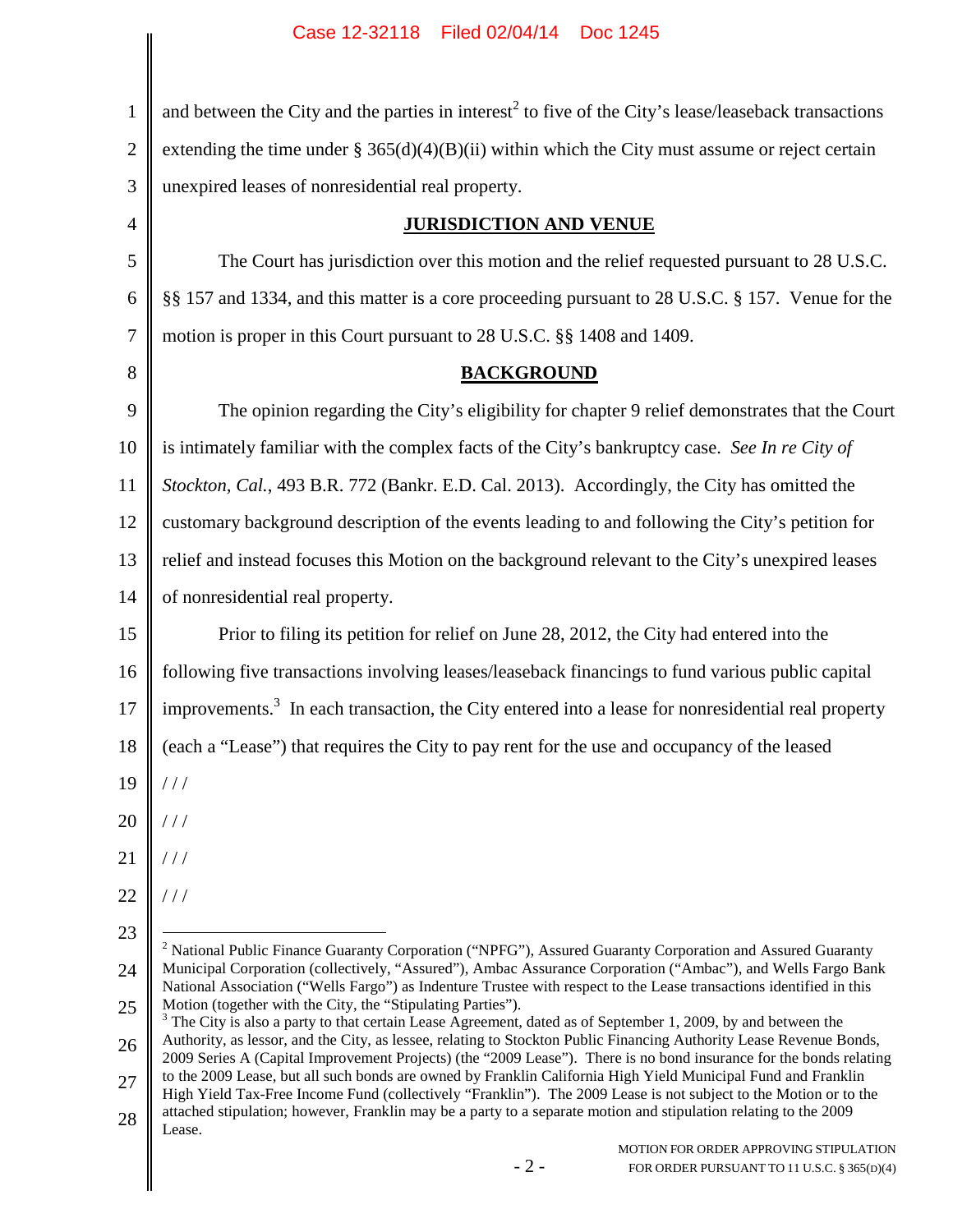property.<sup>4</sup> The Leases, as well as the real party or parties in interest<sup>5</sup> and Indenture Trustee for

2 each, are as follows:

| <b>Ambac Assurance</b><br>Corporation<br><b>National Public Finance</b><br><b>Guaranty Corporation</b><br>("NPEG")<br><b>NPFG</b> | Wells Fargo Bank,<br>National Association<br>("Wells Fargo")<br><b>Wells Fargo</b><br><b>Wells Fargo</b>                                                                                                                                                                                                                                                     |
|-----------------------------------------------------------------------------------------------------------------------------------|--------------------------------------------------------------------------------------------------------------------------------------------------------------------------------------------------------------------------------------------------------------------------------------------------------------------------------------------------------------|
|                                                                                                                                   |                                                                                                                                                                                                                                                                                                                                                              |
|                                                                                                                                   |                                                                                                                                                                                                                                                                                                                                                              |
|                                                                                                                                   |                                                                                                                                                                                                                                                                                                                                                              |
| <b>NPFG</b>                                                                                                                       | Wells Fargo                                                                                                                                                                                                                                                                                                                                                  |
|                                                                                                                                   | <b>Wells Fargo</b>                                                                                                                                                                                                                                                                                                                                           |
|                                                                                                                                   | <b>Assured Guaranty</b><br>Corporation; Assured<br><b>Guaranty Municipal</b><br>Corporation<br><sup>4</sup> Although described as lease transactions, it could be argued that certain of these transactions should be classified as<br>secured loan transactions. Such transactions are included in this motion only in an abundance of caution in the event |

<sup>28</sup> <sup>5</sup> The real parties in interest to all Leases are the insurers of the respective bond and certificate of participation obligations.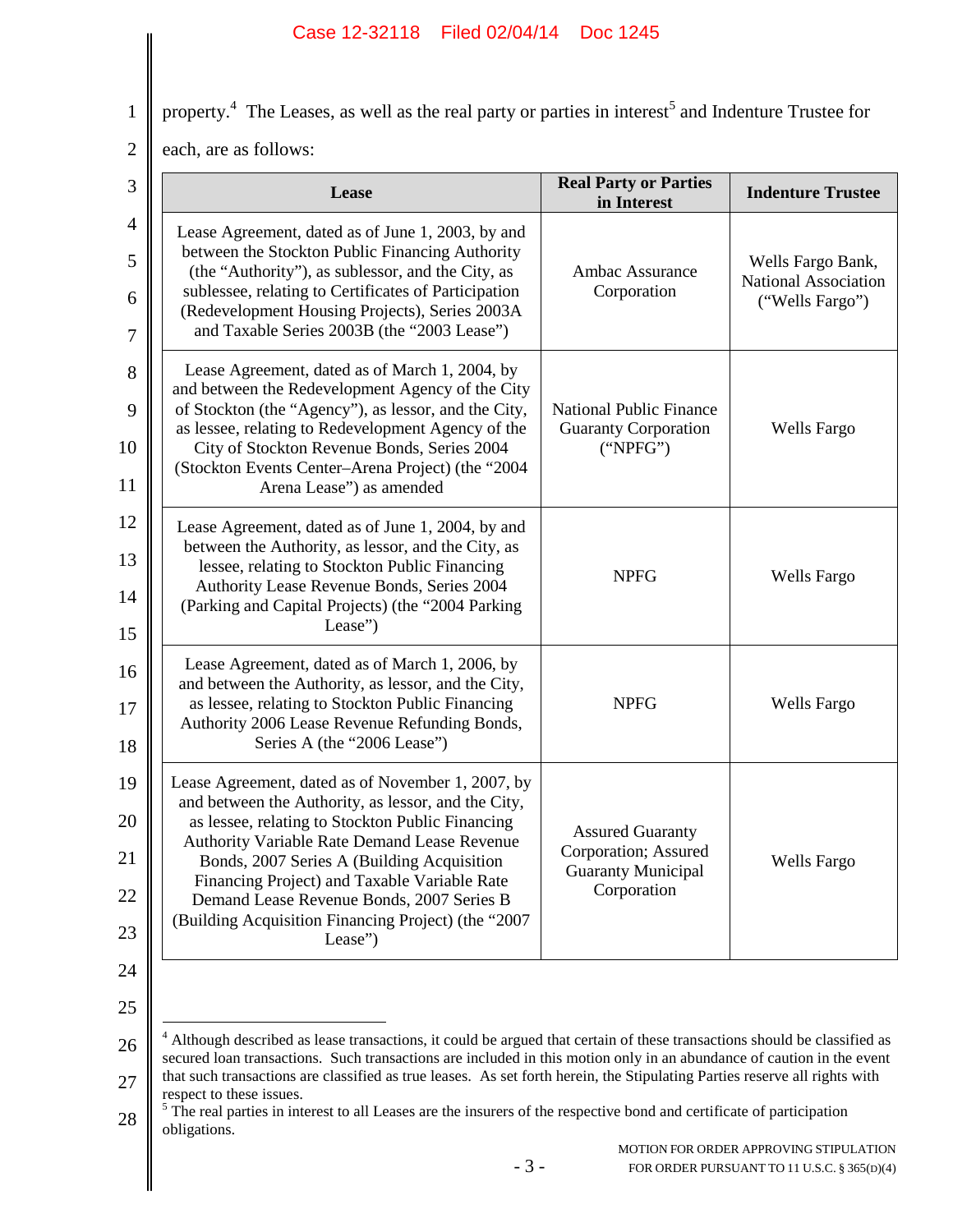1 2 3 4 5 6 7 8 While each Lease<sup>6</sup> differs from the others in some respects, the various financings and their Leases share the same fundamental structure: To accomplish each transaction, the City leased nonresidential real property to either the Authority or the Agency (each a "PFA"), and the PFA subleased the property back to the City. The PFA then assigned its right to receive rental payments (along with certain other rights relevant to the enforcement of remedies) under the applicable Lease to a trustee. Finally, the PFA issued bonds, or the trustee issued certificates of participation ("COPs"), and transferred the proceeds to the City for expenditure on capital improvements.

9 10 11 12 Payment of the principal of and interest on the bonds and COPs is made through the applicable trustee, pursuant to, inter alia, the terms of the related indenture or trust agreement, from the proceeds of rental payments received from the City pursuant to the terms of the applicable Lease and related assignment.<sup>7</sup>

13 14 15 16 17 18 19 20 21 Pursuant to § 365(d)(4)(A), which is incorporated into chapter 9 cases by § 901(a), the City was initially required to decide whether to assume or reject its unexpired leases of nonresidential property within 120 days of the entry of the order for relief. The Court's entry of its order for relief on April 1, 2013 [Dkt. No. 843] triggered the 120-day period, giving the City until July 30, 2013, to assume or reject its unexpired leases of nonresidential real property. Section 365(d)(4)(B) allows bankruptcy courts to extend the initial 120-day period, in the first instance upon a motion for cause brought by the debtor to extend the deadline by 90 days, and in all subsequent instances upon the prior written consent of the respective lessors.

22 23 24 On July 5, 2013, the City moved, by its Revised And Amended Motion For Order Pursuant To 11 U.S.C. § 365(d)(4) Extending Time Within Which The City Must Assume Or Reject Unexpired Leases Of Nonresidential Real Property [Dkt. No. 993] ("For Cause Extension Motion") for a 90-day extension under  $\S 365(d)(4)(B)(i)$ . No party in interest opposed such

25

26 27 <sup>6</sup> Copies of the Leases were attached as exhibits to the Declaration Of Vanessa Burke In Support Of City Of Stockton's Motion For Order Pursuant To 11 U.S.C. § 365(d)(4) Extending Time Within Which The City Must Assume Or Reject Unexpired Leases Of Nonresidential Real Property [Dkt. Nos. 984-87].

28  $<sup>7</sup>$  The descriptions of the transaction structure are included in this Motion for summary purposes only. In the event of</sup> any inconsistency between such descriptions and the relevant underlying documents, the underlying documents shall control.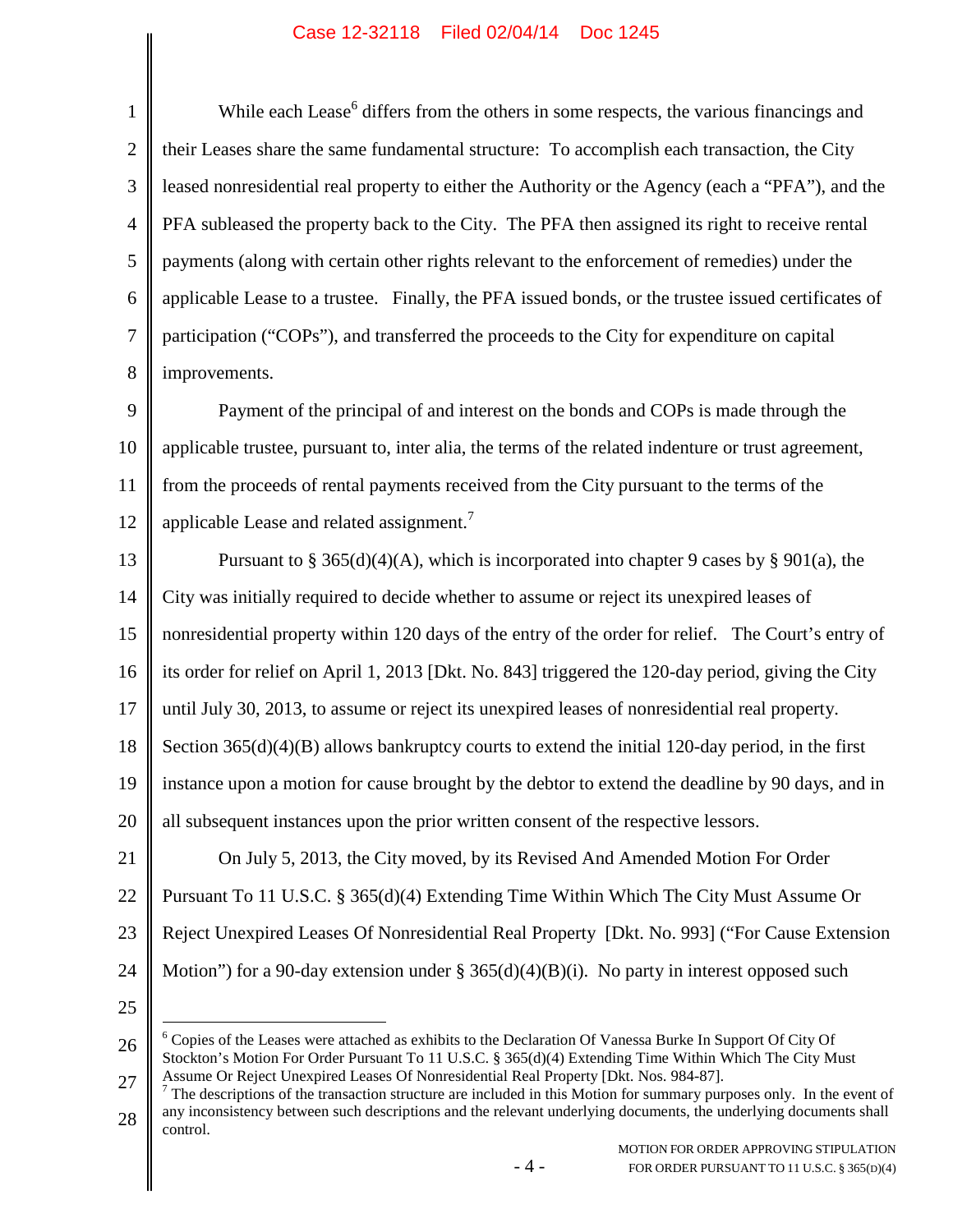| $\mathbf{1}$     | motion. On July 24, 2013, the Court granted the For Cause Extension Motion, establishing a new        |
|------------------|-------------------------------------------------------------------------------------------------------|
| $\overline{2}$   | deadline of October 28, 2013 for the City to assume or reject its leases of nonresidential real       |
| 3                | property. See Order Pursuant To 11 U.S.C. § 365(d)(4) Extending The Time Within Which The             |
| $\overline{4}$   | City Must Assume Or Reject Unexpired Leases Of Nonresidential Real Property [Dkt. No. 1033]           |
| 5                | ("For Cause Extension Order"). All subsequent extensions of this deadline could be made only          |
| 6                | upon the prior written consent of the individual lessors. See § 365(d)(4)(B)(ii).                     |
| $\boldsymbol{7}$ | On October 14, 2013, the City moved, by its Motion For Order Approving Stipulation For                |
| 8                | Order Pursuant To 11 U.S.C. § 365(d)(4) Further Extending Time Within Which To Assume Or              |
| 9                | Reject Unexpired Leases Of Nonresidential Real Property [Dkt. No. 1143] ("First Stipulated            |
| 10               | Extension Motion") for a 120-day extension under $\S 365(d)(4)(B)(ii)$ . On October 16, 2013, upon    |
| 11               | the prior written consent of the individual lessors, the Court granted the First Stipulated Extension |
| 12               | Motion, establishing a new deadline of February 25, 2014 for the City to assume or reject its         |
| 13               | leases of nonresidential real property. See Order Approving Stipulation Pursuant To 11 U.S.C. §       |
| 14               | 365(d)(4) Further Extending Time Within Which To Assume Or Reject Unexpired Leases Of                 |
| 15               | Non-Residential Real Property [Dkt. No. 1154] ("First Stipulated Extension Order").                   |
| 16               | <b>RELIEF REQUESTED AND BASIS THEREFORE</b>                                                           |
| 17               | By this Motion, the City seeks an order pursuant to $\S 365(d)(4)(B)(ii)$ approving the               |
| 18               | attached stipulation to extend the time within which the City must assume or reject the Leases by     |
| 19               | 125 days, from February 25, 2014, through and including June 30, 2014 (i.e., the last day of the      |
| 20               | City's fiscal year).                                                                                  |
| 21               | The City continues to grapple with complex and time-consuming issues in this Case.                    |
| 22               | Many of such issues relating to the Leases were addressed through the mediation process               |
| 23               | conducted by Judge Elizabeth Perris. As evidenced by the first amended plan and disclosure            |
| 24               | statement filed by the City on November 15, 2013, the mediation process resulted in agreements        |
| 25               | between the City and several creditors holding significant claims against the City.                   |
| 26               | But no plan has been confirmed. In light of the ongoing uncertainty about the future                  |
| 27               | course of this case, and in light of the complex potential issues, including a pending adversary      |
| 28               |                                                                                                       |
|                  | MOTION FOR ORDER APPROVING STIPHI ATION                                                               |

- 5 -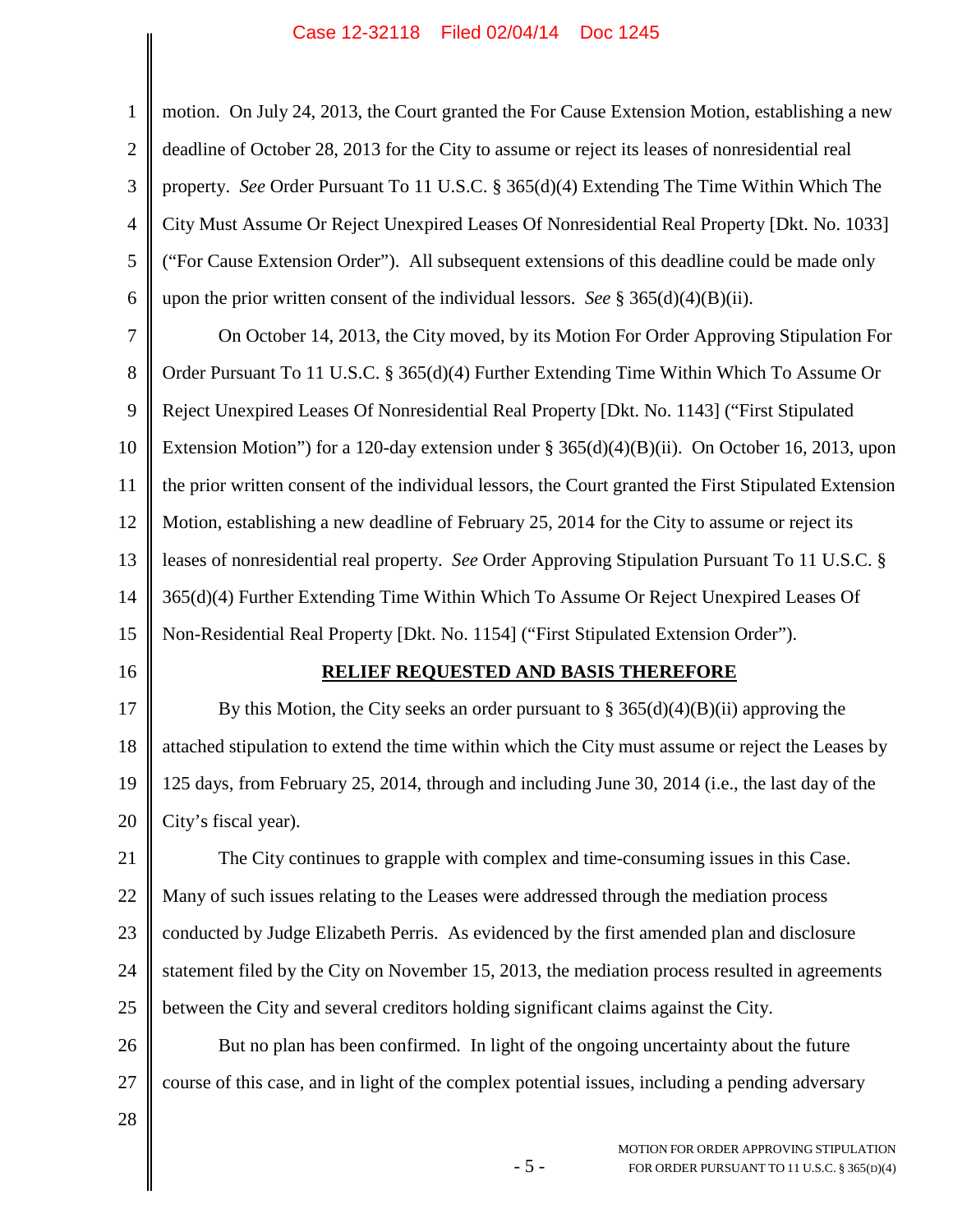1 2 3 4 proceeding, relating to whether the Leases are true leases within the meaning of  $\S 365^8$ , a further extension is necessary in order to let the negotiations and plan confirmation process play out. Litigation of these disputes, in addition to the numerous other issues surrounding the Leases, would entail great expense both in terms of time and dollars.

5 6 7 8 9 It would thus cause significant prejudice to the City and to the other Stipulating Parties if the City was forced to make a determination regarding assumption or rejection at this time. The Stipulating Parties, and each of them, are therefore of the belief that a further extension of the time for the City to assume or reject the Leases is appropriate and in the best interest of all interested parties.

10

#### **COMPLETE RESERVATION OF RIGHTS**

11 12 13 14 15 16 17 18 19 20 21 22 23 24 This Motion requests no relief other than the extension of time for the City to assume or reject the Leases. The Stipulating Parties, and each of them, reserve all rights, defenses and arguments other than those solely with respect to the extension of the time within which the City must assume or reject the Leases. The rights reserved by the Stipulating Parties include, but are not limited to, the following: (1) all rights, defenses and arguments as to whether the Leases are "leases" within the meaning of § 365; and (2) all rights, defenses and arguments with respect to the unlawful detainer suits against the City in the California Superior Court for the County of San Joaquin, case numbers 39-2012-00277622-CU-UD-STK and 39-2012-280741-CU-UD-STK. Moreover, no party in interest waives any rights, defenses and arguments by virtue of any failure to seek payment under the Leases during the periods prior to the assumption or rejection of the Leases, and there shall be no implication drawn from or prejudice resulting from any party's failure to seek such payment. / / / / / /

- 25 / / /
- 26 / / /

<sup>27</sup> 28 <sup>8</sup> On October 14, 2013, the 2009 Golf Course/Park Bond Trustee and Franklin commenced an adversary proceeding against the City by filing a Complaint for Declaratory Relief in the Bankruptcy Court. [Dkt. No. 1181, commencing Adversary Case 13-2315].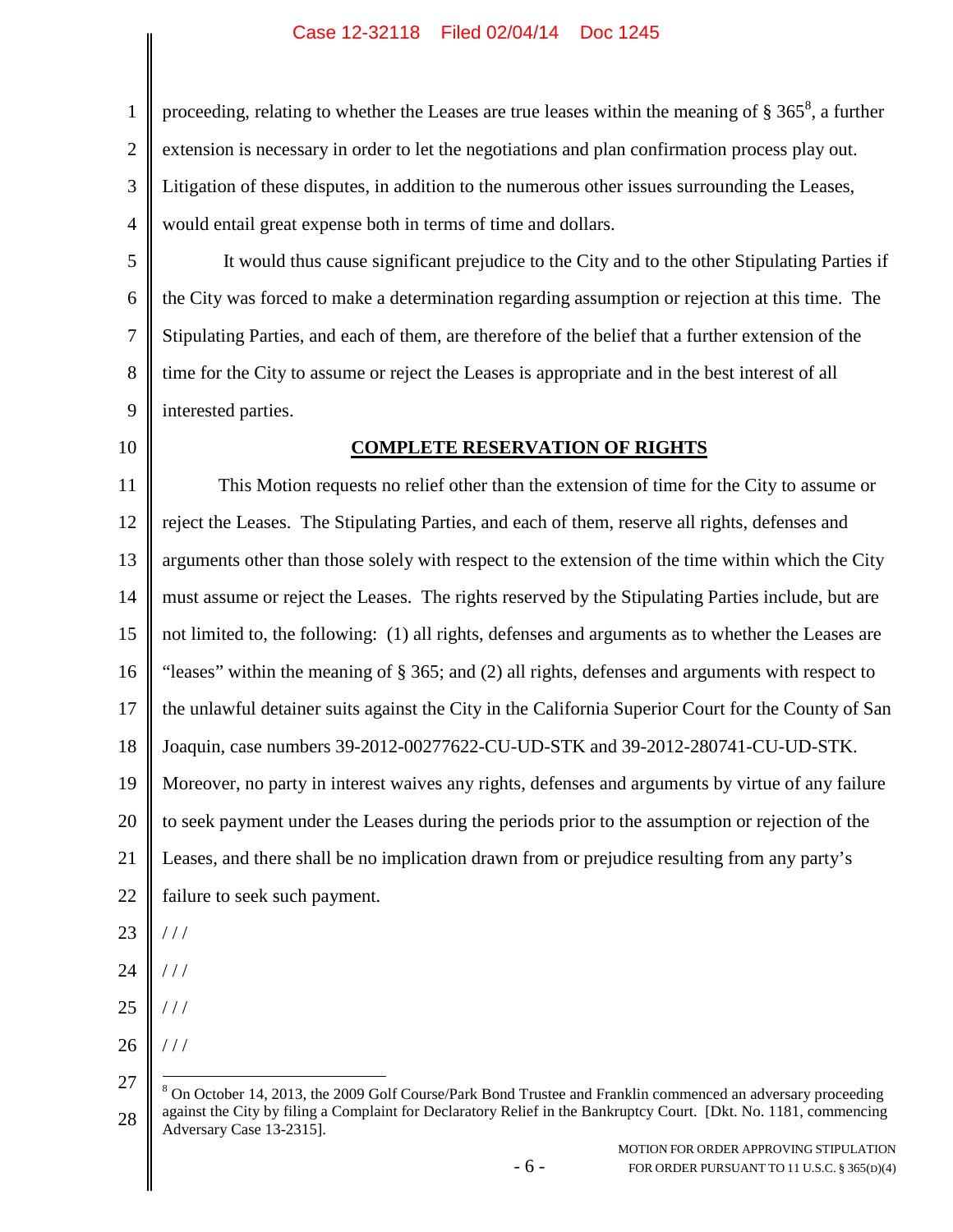|                | Case 12-32118 Filed 02/04/14 Doc 1245                                                            |                   |                                                                                       |  |
|----------------|--------------------------------------------------------------------------------------------------|-------------------|---------------------------------------------------------------------------------------|--|
|                |                                                                                                  |                   |                                                                                       |  |
| 1              |                                                                                                  | <b>CONCLUSION</b> |                                                                                       |  |
| $\mathbf{2}$   | For the foregoing reasons, the City requests that the Court enter an order approving the         |                   |                                                                                       |  |
| $\mathfrak{Z}$ | attached stipulation to extend the time for the City to assume or reject its unexpired leases of |                   |                                                                                       |  |
| $\overline{4}$ | nonresidential real property by 125 days, through and including June 30, 2014, and granting such |                   |                                                                                       |  |
| $\mathfrak{S}$ | other and further relief as the Court deems proper.                                              |                   |                                                                                       |  |
| 6              |                                                                                                  |                   |                                                                                       |  |
| $\overline{7}$ | Dated: February 4, 2014                                                                          |                   | MARC A. LEVINSON<br>NORMAN C. HILE                                                    |  |
| 8              |                                                                                                  |                   | PATRICK B. BOCASH<br>Orrick, Herrington & Sutcliffe LLP                               |  |
| 9              |                                                                                                  |                   |                                                                                       |  |
| 10             |                                                                                                  |                   | /s/ Marc A. Levinson<br>By: $\qquad \qquad$                                           |  |
| 11             |                                                                                                  |                   | <b>MARC A. LEVINSON</b><br>Attorneys for Debtor                                       |  |
| 12             |                                                                                                  |                   | City of Stockton                                                                      |  |
| 13             |                                                                                                  |                   |                                                                                       |  |
| 14             |                                                                                                  |                   |                                                                                       |  |
| 15             |                                                                                                  |                   |                                                                                       |  |
| 16             |                                                                                                  |                   |                                                                                       |  |
| 17             |                                                                                                  |                   |                                                                                       |  |
| 18             |                                                                                                  |                   |                                                                                       |  |
| 19             |                                                                                                  |                   |                                                                                       |  |
| 20             |                                                                                                  |                   |                                                                                       |  |
| 21             |                                                                                                  |                   |                                                                                       |  |
| 22             |                                                                                                  |                   |                                                                                       |  |
| 23             |                                                                                                  |                   |                                                                                       |  |
| 24             |                                                                                                  |                   |                                                                                       |  |
| 25             |                                                                                                  |                   |                                                                                       |  |
| 26             |                                                                                                  |                   |                                                                                       |  |
| 27             |                                                                                                  |                   |                                                                                       |  |
| 28             |                                                                                                  |                   |                                                                                       |  |
|                | OHSUSA:756269178.1                                                                               | $-7-$             | MOTION FOR ORDER APPROVING STIPULATION<br>FOR ORDER PURSUANT TO 11 U.S.C. § 365(D)(4) |  |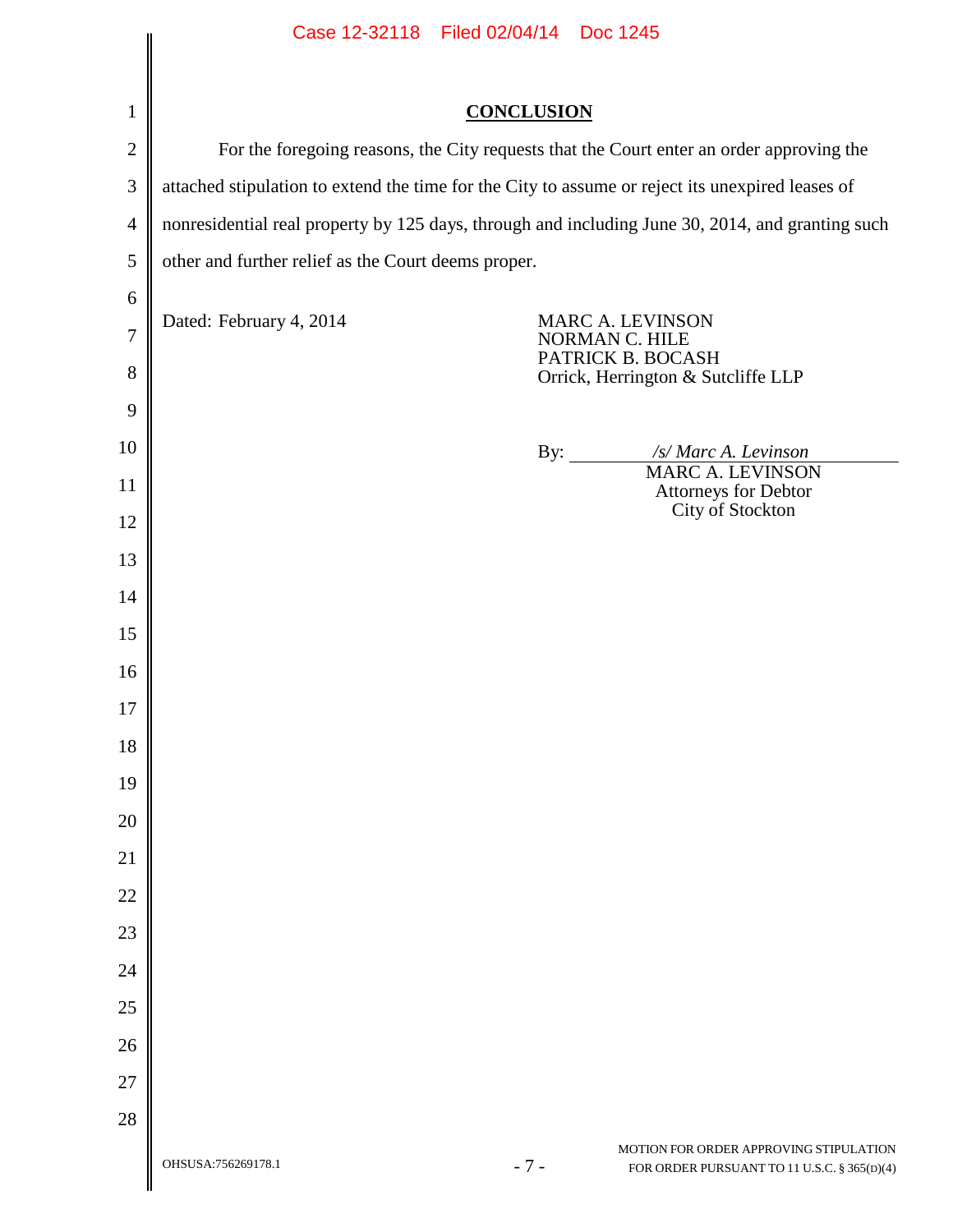# **Exhibit A**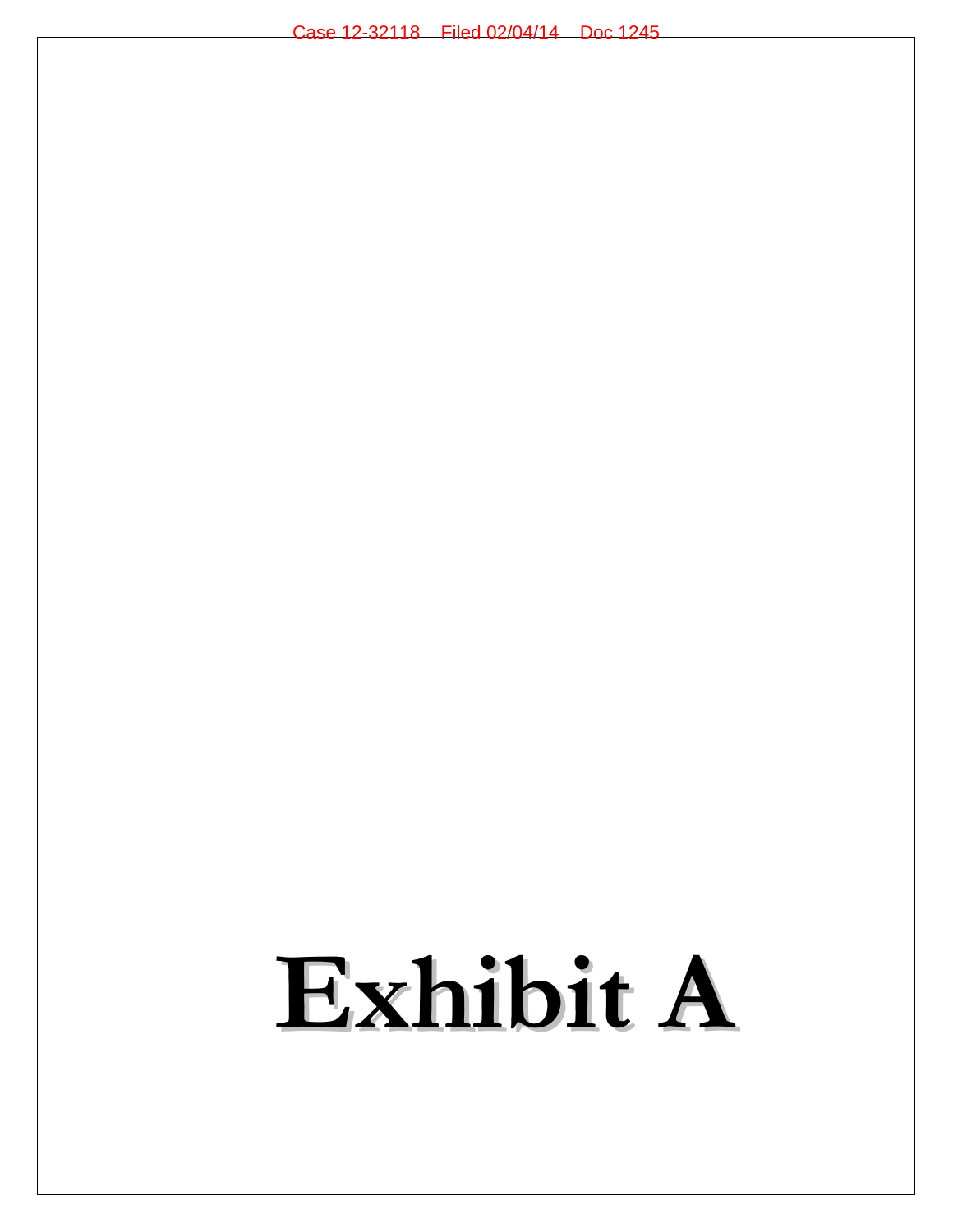|                | Case 12-32118 Filed 02/04/14 Doc 1245                                                      |                                                                                                                                                                           |  |
|----------------|--------------------------------------------------------------------------------------------|---------------------------------------------------------------------------------------------------------------------------------------------------------------------------|--|
|                | 7                                                                                          |                                                                                                                                                                           |  |
| 1              | MARC A. LEVINSON (STATE BAR NO. 57613)                                                     |                                                                                                                                                                           |  |
| $\overline{2}$ | malevinson@orrick.com<br>NORMAN C. HILE (STATE BAR NO. 57299)                              |                                                                                                                                                                           |  |
| 3              | nhile@orrick.com<br>PATRICK B. BOCASH (STATE BAR NO. 262763)                               |                                                                                                                                                                           |  |
| $\overline{4}$ | pbocash@orrick.com<br>ORRICK, HERRINGTON & SUTCLIFFE LLP                                   |                                                                                                                                                                           |  |
| 5              | 400 Capitol Mall, Suite 3000<br>Sacramento, California 95814-4497                          |                                                                                                                                                                           |  |
| 6              | Telephone: +1-916-447-9200<br>Facsimile: +1-916-329-4900                                   |                                                                                                                                                                           |  |
| 7              | <b>Attorneys for Debtor</b>                                                                |                                                                                                                                                                           |  |
| 8              | City of Stockton                                                                           |                                                                                                                                                                           |  |
| 9              | UNITED STATES BANKRUPTCY COURT                                                             |                                                                                                                                                                           |  |
| 10             | EASTERN DISTRICT OF CALIFORNIA                                                             |                                                                                                                                                                           |  |
| 11             | <b>SACRAMENTO DIVISION</b>                                                                 |                                                                                                                                                                           |  |
| 12             |                                                                                            |                                                                                                                                                                           |  |
| 13             | In re:                                                                                     | Case No. 2012-32118                                                                                                                                                       |  |
| 14             | CITY OF STOCKTON, CALIFORNIA,                                                              | D.C. No. OHS-16                                                                                                                                                           |  |
| 15             | Debtor.                                                                                    | Chapter 9                                                                                                                                                                 |  |
| 16             |                                                                                            | <b>STIPULATION FOR ORDER</b><br><b>PURSUANT TO 11 U.S.C. § 365(d)(4)</b>                                                                                                  |  |
| 17             |                                                                                            | <b>FURTHER EXTENDING TIME</b><br>WITHIN WHICH TO ASSUME OR                                                                                                                |  |
| 18             |                                                                                            | <b>REJECT UNEXPIRED LEASES OF</b><br><b>NONRESIDENTIAL REAL</b>                                                                                                           |  |
| 19             |                                                                                            | <b>PROPERTY</b>                                                                                                                                                           |  |
| 20             |                                                                                            | Date:<br>February 18, 2014<br>9:30 a.m.<br>Time:                                                                                                                          |  |
| 21             |                                                                                            | Courtroom 35<br>Dept:<br>Judge:<br>Hon. Christopher M. Klein                                                                                                              |  |
| 22             |                                                                                            |                                                                                                                                                                           |  |
| 23             |                                                                                            |                                                                                                                                                                           |  |
| 24             |                                                                                            | The City of Stockton, California (the "City"), the debtor in the above-captioned chapter 9                                                                                |  |
| 25             | bankruptcy case, National Public Finance Guaranty Corporation ("NPFG"), Assured Guaranty   |                                                                                                                                                                           |  |
| 26             | Corporation and Assured Guaranty Municipal Corporation (collectively, "Assured"), Ambac    |                                                                                                                                                                           |  |
| 27             | Assurance Corporation ("Ambac"), and Wells Fargo Bank National Association ("Wells Fargo") |                                                                                                                                                                           |  |
| 28             |                                                                                            | STIPULATION FOR ORDER PURSUANT TO 11 U.S.C.<br>§ 365(D)(4) FURTHER EXTENDING TIME WITHIN<br>WHICH TO ASSUME OR REJECT UNEXPIRED<br>LEASES OF NONRESIDENTIAL REAL PROPERTY |  |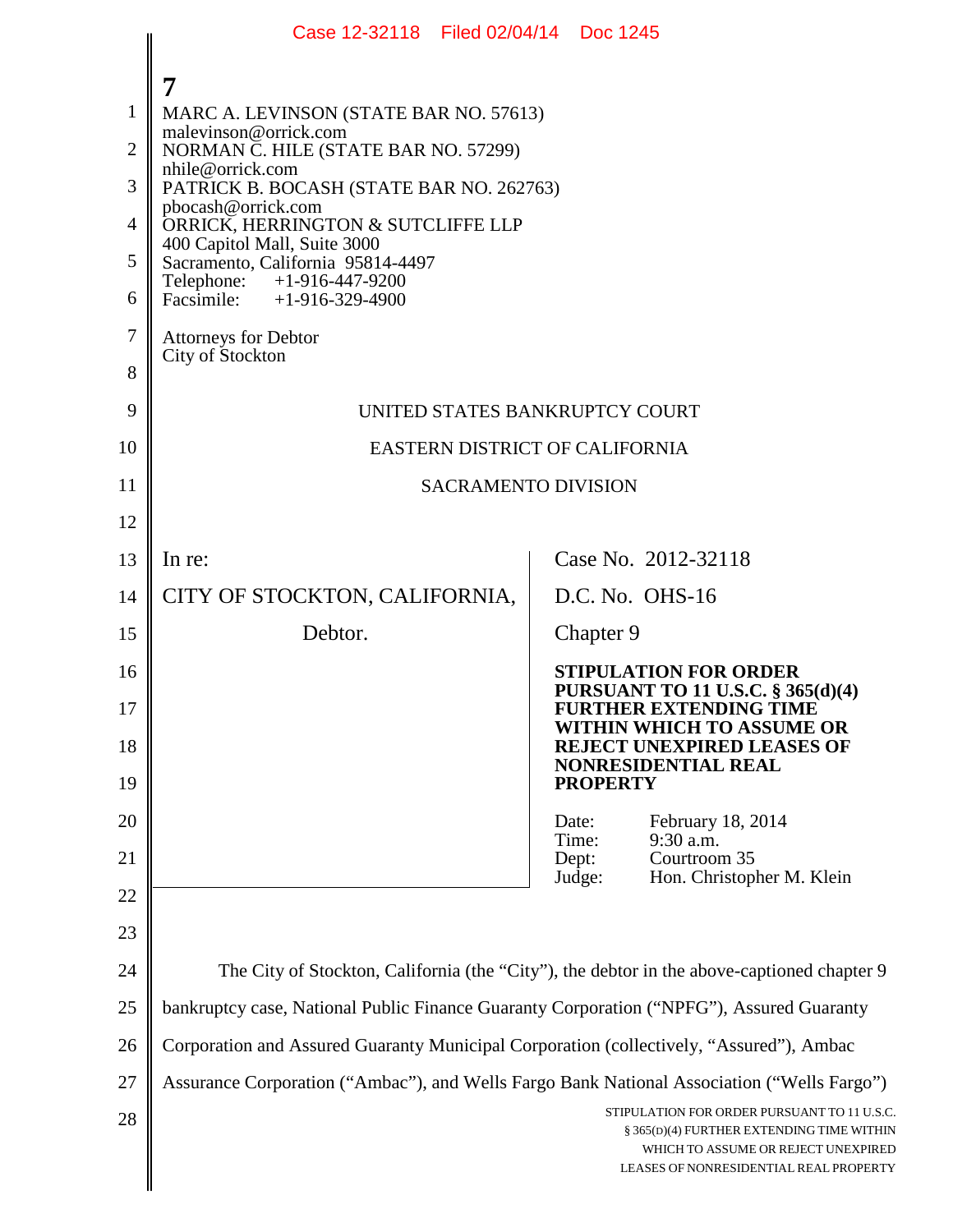as Indenture Trustee with respect to the Lease transactions identified in Recital A below (all

2 together, the "Stipulating Parties"), by and through their respective attorneys of record, seek an

3 order approving the following stipulation (this "Stipulation") extending the time under

4 Bankruptcy Code §  $365(d)(4)(B)(ii)$  within which the City must assume or reject certain

5 6

1

## **RECITALS**

## 7

**A. The City's Lease/Leaseback Financings**

unexpired leases of nonresidential real property.

8 9 10 11 12 13 Prior to filing its petition for relief on June 28, 2012, the City had entered into the following five transactions involving leases/leaseback financings to fund various public capital improvements.<sup>1</sup> In each transaction, the City entered into a lease for nonresidential real property (each a "Lease") that requires the City to pay rent for the use and occupancy of the leased property. The Leases, as well as the real party or parties in interest and Indenture Trustee for each, are as follows:

14

|                                                                                                                                                                                                                                                                                                                                                  | in Interest                                                        | <b>Indenture Trustee</b>                                     |
|--------------------------------------------------------------------------------------------------------------------------------------------------------------------------------------------------------------------------------------------------------------------------------------------------------------------------------------------------|--------------------------------------------------------------------|--------------------------------------------------------------|
| Lease Agreement, dated as of June 1, 2003, by and<br>between the Stockton Public Financing Authority<br>(the "Authority"), as sublessor, and the City, as<br>sublessee, relating to Certificates of Participation<br>(Redevelopment Housing Projects), Series 2003A<br>and Taxable Series 2003B (the "2003 Lease")                               | Ambac Assurance<br>Corporation                                     | Wells Fargo Bank,<br>National Association<br>("Wells Fargo") |
| Lease Agreement, dated as of March 1, 2004, by<br>and between the Redevelopment Agency of the City<br>of Stockton (the "Agency"), as lessor, and the City,<br>as lessee, relating to Redevelopment Agency of the<br>City of Stockton Revenue Bonds, Series 2004<br>(Stockton Events Center-Arena Project) (the "2004<br>Arena Lease") as amended | National Public Finance<br><b>Guaranty Corporation</b><br>("NPEG") | Wells Fargo                                                  |

25 26 27 <sup>1</sup> The City is also a party to that certain Lease Agreement, dated as of September 1, 2009, by and between the Authority, as lessor, and the City, as lessee, relating to Stockton Public Financing Authority Lease Revenue Bonds, 2009 Series A (Capital Improvement Projects) (the "2009 Lease"). There is no bond insurance for the bonds relating to the 2009 Lease, but all such bonds are owned by Franklin California High Yield Municipal Fund and Franklin High Yield Tax-Free Income Fund (collectively "Franklin"). The 2009 Lease is not subject to the Motion or to the attached stipulation; however, Franklin may be a party to a separate motion and stipulation relating to the 2009 Lease.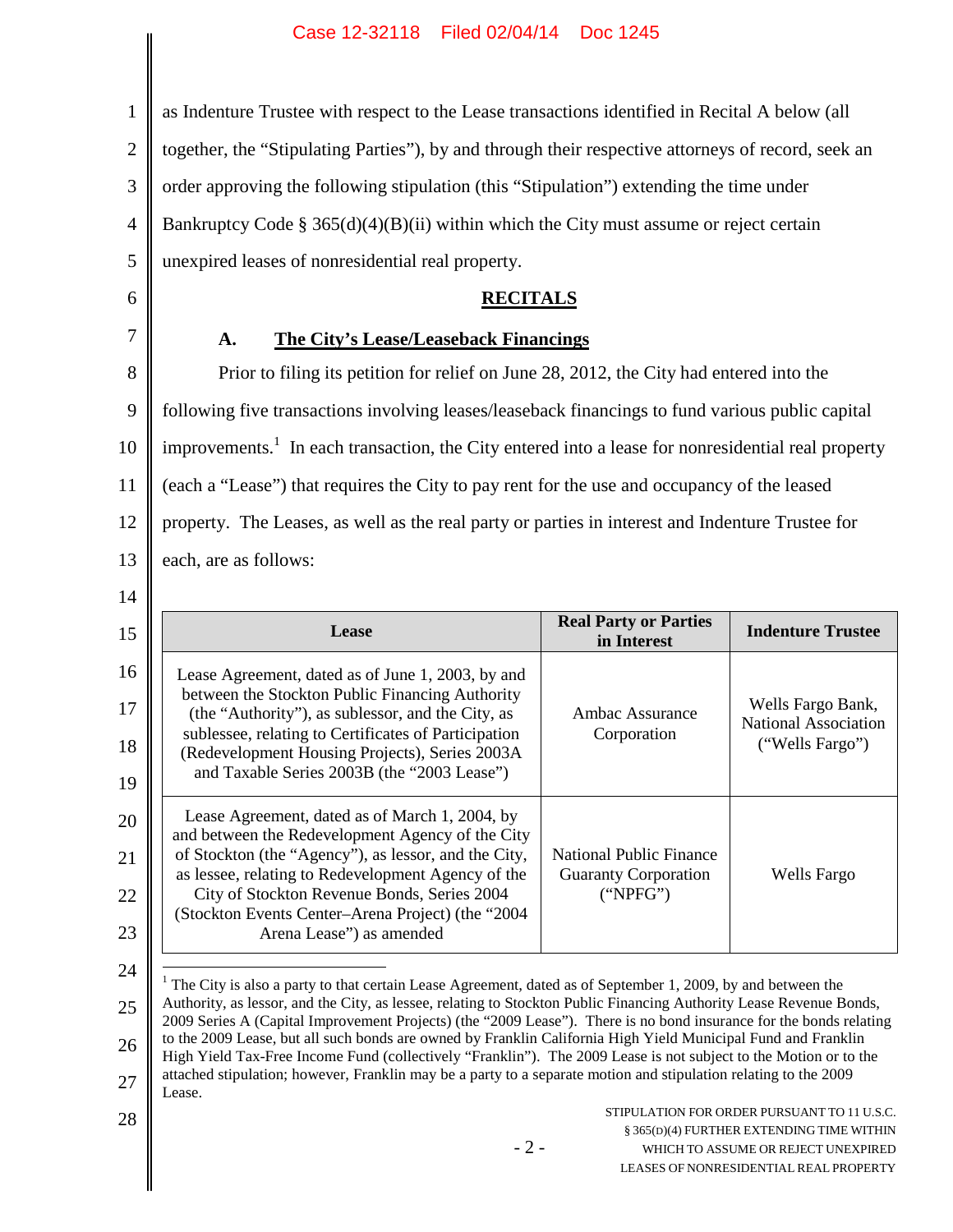|                | Lease                                                                                                                                                                                                                                                                                                                                                                                                                                                                                                                                   | <b>Real Party or Parties</b><br>in Interest | <b>Indenture Trustee</b>                                                                                                                                                  |  |  |
|----------------|-----------------------------------------------------------------------------------------------------------------------------------------------------------------------------------------------------------------------------------------------------------------------------------------------------------------------------------------------------------------------------------------------------------------------------------------------------------------------------------------------------------------------------------------|---------------------------------------------|---------------------------------------------------------------------------------------------------------------------------------------------------------------------------|--|--|
|                | Lease Agreement, dated as of June 1, 2004, by and<br>between the Authority, as lessor, and the City, as<br>lessee, relating to Stockton Public Financing<br>Authority Lease Revenue Bonds, Series 2004<br>(Parking and Capital Projects) (the "2004 Parking<br>Lease")                                                                                                                                                                                                                                                                  | <b>NPFG</b>                                 | <b>Wells Fargo</b>                                                                                                                                                        |  |  |
|                | Lease Agreement, dated as of March 1, 2006, by<br>and between the Authority, as lessor, and the City,<br>as lessee, relating to Stockton Public Financing<br>Authority 2006 Lease Revenue Refunding Bonds,<br>Series A (the "2006 Lease")                                                                                                                                                                                                                                                                                               | <b>NPFG</b>                                 | <b>Wells Fargo</b>                                                                                                                                                        |  |  |
| 10<br>12<br>14 | Lease Agreement, dated as of November 1, 2007, by<br>and between the Authority, as lessor, and the City,<br>as lessee, relating to Stockton Public Financing<br><b>Assured Guaranty</b><br>Authority Variable Rate Demand Lease Revenue<br>Corporation; Assured<br>Bonds, 2007 Series A (Building Acquisition<br>Wells Fargo<br><b>Guaranty Municipal</b><br>Financing Project) and Taxable Variable Rate<br>Corporation<br>Demand Lease Revenue Bonds, 2007 Series B<br>(Building Acquisition Financing Project) (the "2007<br>Lease") |                                             |                                                                                                                                                                           |  |  |
| 15             | While each Lease differs from the others in some respects, the various financings and their                                                                                                                                                                                                                                                                                                                                                                                                                                             |                                             |                                                                                                                                                                           |  |  |
| 16             | Leases share the same fundamental structure: To accomplish each transaction, the City leased                                                                                                                                                                                                                                                                                                                                                                                                                                            |                                             |                                                                                                                                                                           |  |  |
|                | nonresidential real property to either the Authority or the Agency (each a "PFA"), and the PFA                                                                                                                                                                                                                                                                                                                                                                                                                                          |                                             |                                                                                                                                                                           |  |  |
|                | subleased the property back to the City. The PFA then assigned its right to receive rental                                                                                                                                                                                                                                                                                                                                                                                                                                              |                                             |                                                                                                                                                                           |  |  |
|                | payments (along with certain other rights relevant to the enforcement of remedies) under the                                                                                                                                                                                                                                                                                                                                                                                                                                            |                                             |                                                                                                                                                                           |  |  |
|                | applicable Lease to a trustee. Finally, the PFA issued bonds, or the trustee issued certificates of                                                                                                                                                                                                                                                                                                                                                                                                                                     |                                             |                                                                                                                                                                           |  |  |
|                | participation ("COPs"), and transferred the proceeds to the City for expenditure on capital                                                                                                                                                                                                                                                                                                                                                                                                                                             |                                             |                                                                                                                                                                           |  |  |
|                | improvements.                                                                                                                                                                                                                                                                                                                                                                                                                                                                                                                           |                                             |                                                                                                                                                                           |  |  |
|                | Payment of the principal of and interest on the bonds and COPs is made through the                                                                                                                                                                                                                                                                                                                                                                                                                                                      |                                             |                                                                                                                                                                           |  |  |
|                | applicable trustee, pursuant to, inter alia, the terms of the related indenture or trust agreement,                                                                                                                                                                                                                                                                                                                                                                                                                                     |                                             |                                                                                                                                                                           |  |  |
|                | 111                                                                                                                                                                                                                                                                                                                                                                                                                                                                                                                                     |                                             |                                                                                                                                                                           |  |  |
|                |                                                                                                                                                                                                                                                                                                                                                                                                                                                                                                                                         |                                             |                                                                                                                                                                           |  |  |
|                | ///                                                                                                                                                                                                                                                                                                                                                                                                                                                                                                                                     |                                             |                                                                                                                                                                           |  |  |
|                | $-3-$                                                                                                                                                                                                                                                                                                                                                                                                                                                                                                                                   |                                             | STIPULATION FOR ORDER PURSUANT TO 11 U.S.C.<br>§ 365(D)(4) FURTHER EXTENDING TIME WITHIN<br>WHICH TO ASSUME OR REJECT UNEXPIRED<br>LEASES OF NONRESIDENTIAL REAL PROPERTY |  |  |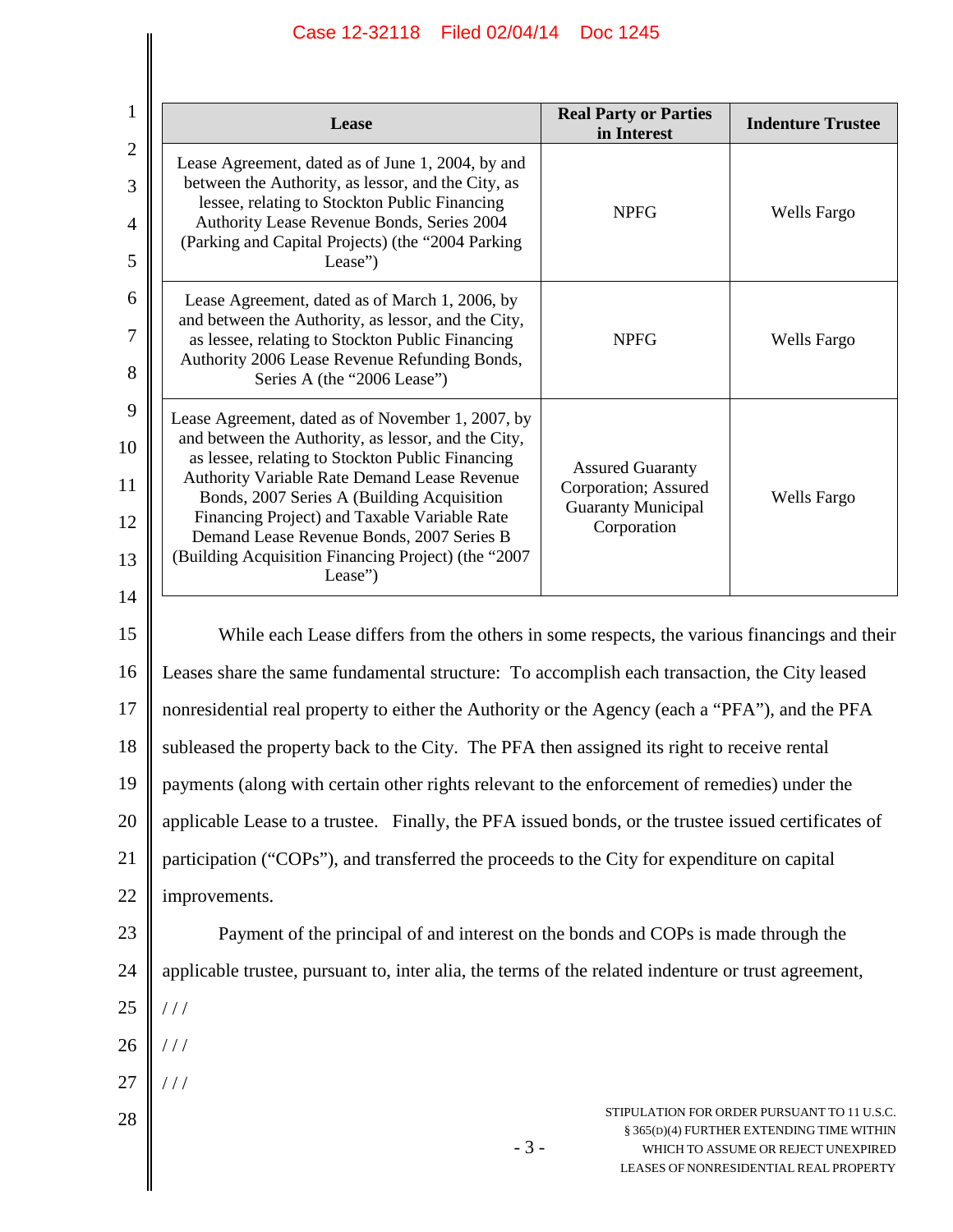1 2 from the proceeds of rental payments received from the City pursuant to the terms of the applicable Lease and related assignment.<sup>2</sup>

- 3 4 The real parties in interest to all Leases are the insurers of the respective bond and certificate of participation obligations.
- 5

#### **B. Prior Extensions Of The Deadline To Assume Or Reject Leases**

6 7 8 9 10 11 12 13 14 Pursuant to Bankruptcy Code  $\S 365(d)(4)(A)$ , which is incorporated into chapter 9 cases by Bankruptcy Code § 901(a), the City was initially required to decide whether to assume or reject its unexpired leases of nonresidential property within 120 days of the entry of the order for relief. The Court's entry of its order for relief on April 1, 2013 [Dkt. No. 843] triggered the 120 day period, giving the City until July 30, 2013, to assume or reject its unexpired leases of nonresidential real property. Bankruptcy Code  $\S 365(d)(4)(B)$  allows the Court to extend the period during which the City may assume or reject the Leases, in the first instance upon a motion for cause brought by the City to extend the deadline by 90 days, and in all subsequent instances upon the prior written consent of the respective lessors.

15 16 17 18 19 20 21 22 23 24 On July 5, 2013, the City moved, by its Revised And Amended Motion For Order Pursuant To 11 U.S.C. § 365(d)(4) Extending Time Within Which The City Must Assume Or Reject Unexpired Leases Of Nonresidential Real Property [Dkt. No. 993] ("For Cause Extension Motion") for a 90-day extension under §  $365(d)(4)(B)(i)$ . On July 24, 2013, the Court granted the For Cause Extension Motion, establishing a new deadline of October 28, 2013 for the City to assume or reject its leases of nonresidential real property. *See* Order Pursuant To 11 U.S.C. § 365(d)(4) Extending The Time Within Which The City Must Assume Or Reject Unexpired Leases Of Nonresidential Real Property [Dkt. No. 1033] ("For Cause Extension Order"). All subsequent extensions of this deadline could be made only upon the prior written consent of the individual lessors. *See* § 365(d)(4)(B)(ii).

25

<sup>26</sup> 27  $2<sup>2</sup>$  The descriptions of the transaction structure are included in this Stipulation for summary purposes only. In the event of any inconsistency between such descriptions and the relevant underlying documents, the underlying documents shall control.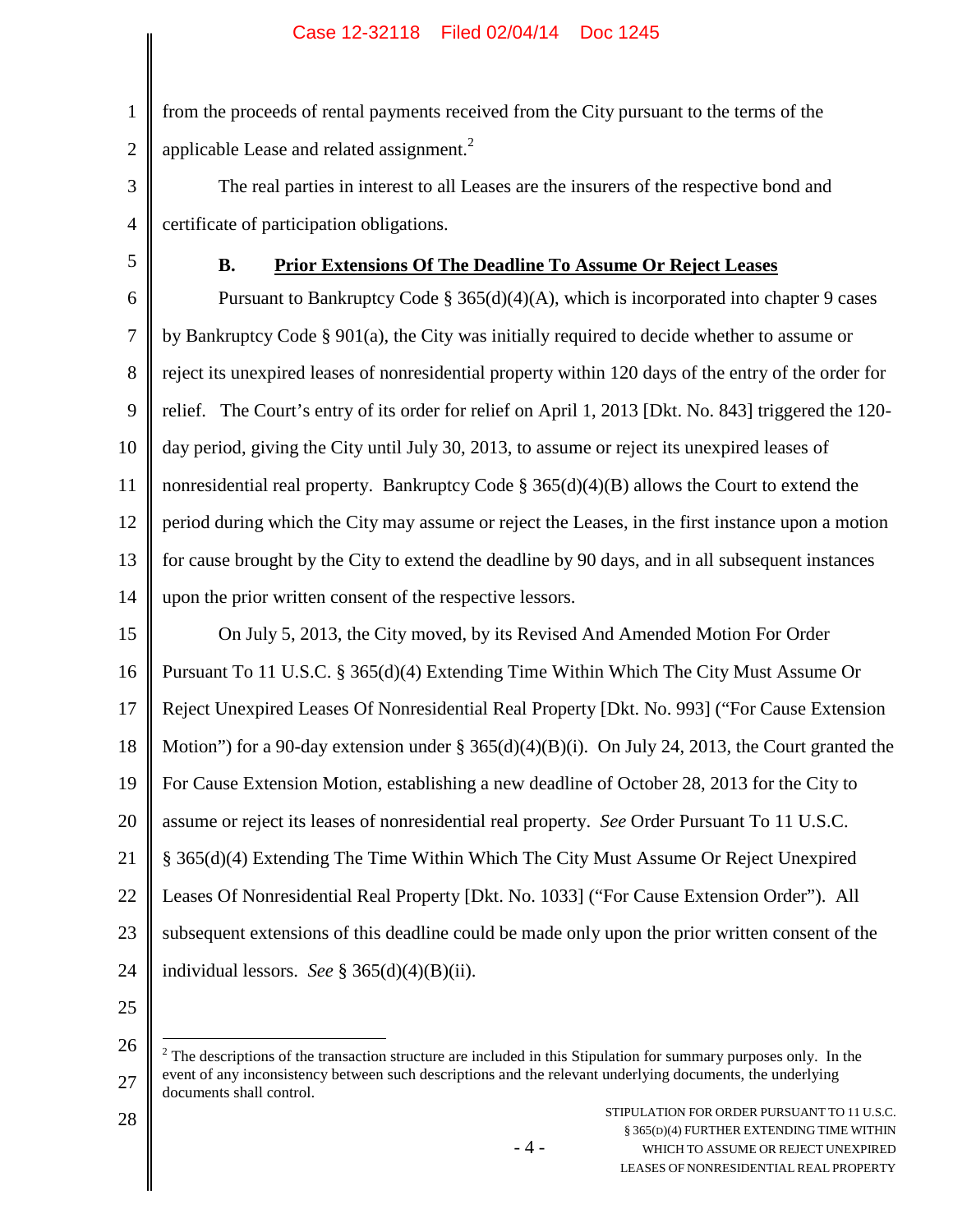| $\mathbf{1}$   | On October 14, 2013, the City moved, by its Motion For Order Approving Stipulation For                                                                                             |  |  |
|----------------|------------------------------------------------------------------------------------------------------------------------------------------------------------------------------------|--|--|
| $\overline{2}$ | Order Pursuant To 11 U.S.C. § 365(d)(4) Further Extending Time Within Which To Assume Or                                                                                           |  |  |
| 3              | Reject Unexpired Leases Of Nonresidential Real Property [Dkt. No. 1143] ("First Stipulated                                                                                         |  |  |
| $\overline{4}$ | Extension Motion") for a 120-day extension under $\S 365(d)(4)(B)(ii)$ . On October 16, 2013, upon                                                                                 |  |  |
| 5              | the prior written consent of the individual lessors, the Court granted the First Stipulated Extension                                                                              |  |  |
| 6              | Motion, establishing a new deadline of February 25, 2014 for the City to assume or reject its                                                                                      |  |  |
| $\tau$         | leases of nonresidential real property. See Order Approving Stipulation Pursuant To 11 U.S.C. §                                                                                    |  |  |
| 8              | 365(d)(4) Further Extending Time Within Which To Assume Or Reject Unexpired Leases Of                                                                                              |  |  |
| 9              | Non-Residential Real Property [Dkt. No. 1154] ("First Stipulated Extension Order").                                                                                                |  |  |
| 10             | C.<br><b>Reasons For The Stipulation</b>                                                                                                                                           |  |  |
| 11             | The Stipulating Parties agree that in light of the status of this case, including the filing by                                                                                    |  |  |
| 12             | the City of a first amended plan and disclosure statement on November 15, 2013, there is no                                                                                        |  |  |
| 13             | reason for the City to force any issues relating to the Leases. The Stipulating Parties, and each of                                                                               |  |  |
| 14             | them, are therefore of the belief that a further extension of the time for the City to assume or                                                                                   |  |  |
| 15             | reject the Leases is appropriate and in the best interest of all interested parties.                                                                                               |  |  |
| 16             | Accordingly, the Stipulating Parties hereby stipulate and agree as follows:                                                                                                        |  |  |
| 17             | <b>STIPULATION</b>                                                                                                                                                                 |  |  |
| 18             | The Stipulating Parties agree that the time within which the City must<br>A.                                                                                                       |  |  |
| 19             | assume or reject the Leases under Bankruptcy Code § 365(d)(4) should be extended by 125 days,                                                                                      |  |  |
| 20             | from February 25, 2014 through and including June 30, 2014 (i.e., the last day of the City's fiscal                                                                                |  |  |
| 21             | year).                                                                                                                                                                             |  |  |
| 22             | <b>B.</b><br>The consent of the Stipulating Parties, not including the City, satisfies                                                                                             |  |  |
| 23             | Bankruptcy Code § 365(d)(4)(B)(ii).                                                                                                                                                |  |  |
| 24             | $\mathbf{C}$ .<br>In entering into this Stipulation, the Stipulating Parties, and each of them,                                                                                    |  |  |
| 25             | reserve all rights, defenses and arguments other than those solely with respect to the extension of                                                                                |  |  |
| 26             | the time within which the City must assume or reject the Leases. The rights reserved by the                                                                                        |  |  |
| 27             | Stipulating Parties include, but are not limited to, the following: (1) all rights, defenses and                                                                                   |  |  |
| 28             | STIPULATION FOR ORDER PURSUANT TO 11 U.S.C.<br>§ 365(D)(4) FURTHER EXTENDING TIME WITHIN<br>$-5-$<br>WHICH TO ASSUME OR REJECT UNEXPIRED<br>LEASES OF NONRESIDENTIAL REAL PROPERTY |  |  |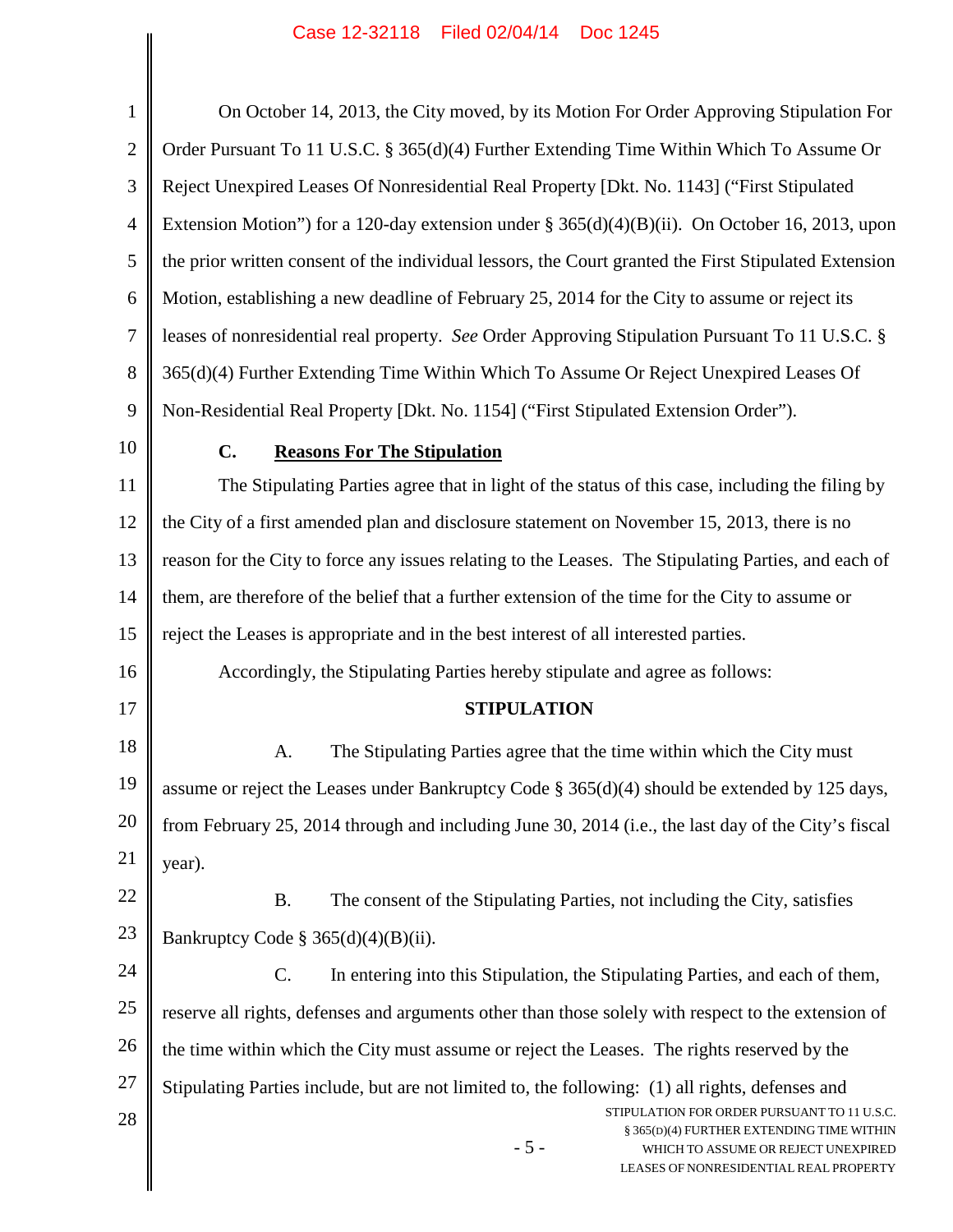| 1              | arguments as to whether the Leases are "leases" within the meaning of Bankruptcy Code § 365;        |                                                                                                                                     |  |  |  |
|----------------|-----------------------------------------------------------------------------------------------------|-------------------------------------------------------------------------------------------------------------------------------------|--|--|--|
| $\overline{2}$ | and (2) all rights, defenses and arguments with respect to the unlawful detainer suits against the  |                                                                                                                                     |  |  |  |
| 3              | City in the California Superior Court for the County of San Joaquin, case numbers 39-2012-          |                                                                                                                                     |  |  |  |
| 4              | 00277622-CU-UD-STK and 39-2012-280741-CU-UD-STK. Moreover, no party in interest                     |                                                                                                                                     |  |  |  |
| 5              | waives any rights, defenses and arguments by virtue of any failure to seek payment under the        |                                                                                                                                     |  |  |  |
| 6              | Leases during the periods prior to the assumption or rejection of the Leases, and there shall be no |                                                                                                                                     |  |  |  |
| 7              | implication drawn from or prejudice resulting from any party's failure to seek such payment.        |                                                                                                                                     |  |  |  |
| 8<br>9         | Dated: February 4, 2014                                                                             | ORRICK, HERRINGTON & SUTCLIFFE LLP                                                                                                  |  |  |  |
| 10             |                                                                                                     |                                                                                                                                     |  |  |  |
| 11             |                                                                                                     | /s/ Marc A. Levinson<br>Marc A. Levinson                                                                                            |  |  |  |
| 12             |                                                                                                     | Attorneys for the City of Stockton                                                                                                  |  |  |  |
| 13             |                                                                                                     |                                                                                                                                     |  |  |  |
| 14             | Dated: February 4, 2014                                                                             | WEIL, GOTSHAL & MANGES LLP                                                                                                          |  |  |  |
| 15             |                                                                                                     |                                                                                                                                     |  |  |  |
| 16             |                                                                                                     | /s/ Debra A. Dandeneau<br>Debra A. Dandeneau                                                                                        |  |  |  |
| 17             |                                                                                                     | <b>Attorneys for National Public Finance Guarantee</b><br>Corporation                                                               |  |  |  |
| 18             |                                                                                                     |                                                                                                                                     |  |  |  |
| 19             | Dated: February 4, 2014                                                                             | <b>SIDLEY AUSTIN LLP</b>                                                                                                            |  |  |  |
| 20             |                                                                                                     |                                                                                                                                     |  |  |  |
| 21             |                                                                                                     | /s/ Jeffrey E. Bjork<br>Jeffrey E. Bjork                                                                                            |  |  |  |
| 22             |                                                                                                     | Attorneys for Assured Guaranty Corp. and Assured<br>Guaranty Municipal Corp.                                                        |  |  |  |
| 23             |                                                                                                     |                                                                                                                                     |  |  |  |
| 24             |                                                                                                     |                                                                                                                                     |  |  |  |
| 25             |                                                                                                     |                                                                                                                                     |  |  |  |
| 26             |                                                                                                     |                                                                                                                                     |  |  |  |
| 27             |                                                                                                     | STIPULATION FOR ORDER PURSUANT TO 11 U.S.C.                                                                                         |  |  |  |
| 28             |                                                                                                     | § 365(D)(4) FURTHER EXTENDING TIME WITHIN<br>$-6-$<br>WHICH TO ASSUME OR REJECT UNEXPIRED<br>LEASES OF NONRESIDENTIAL REAL PROPERTY |  |  |  |